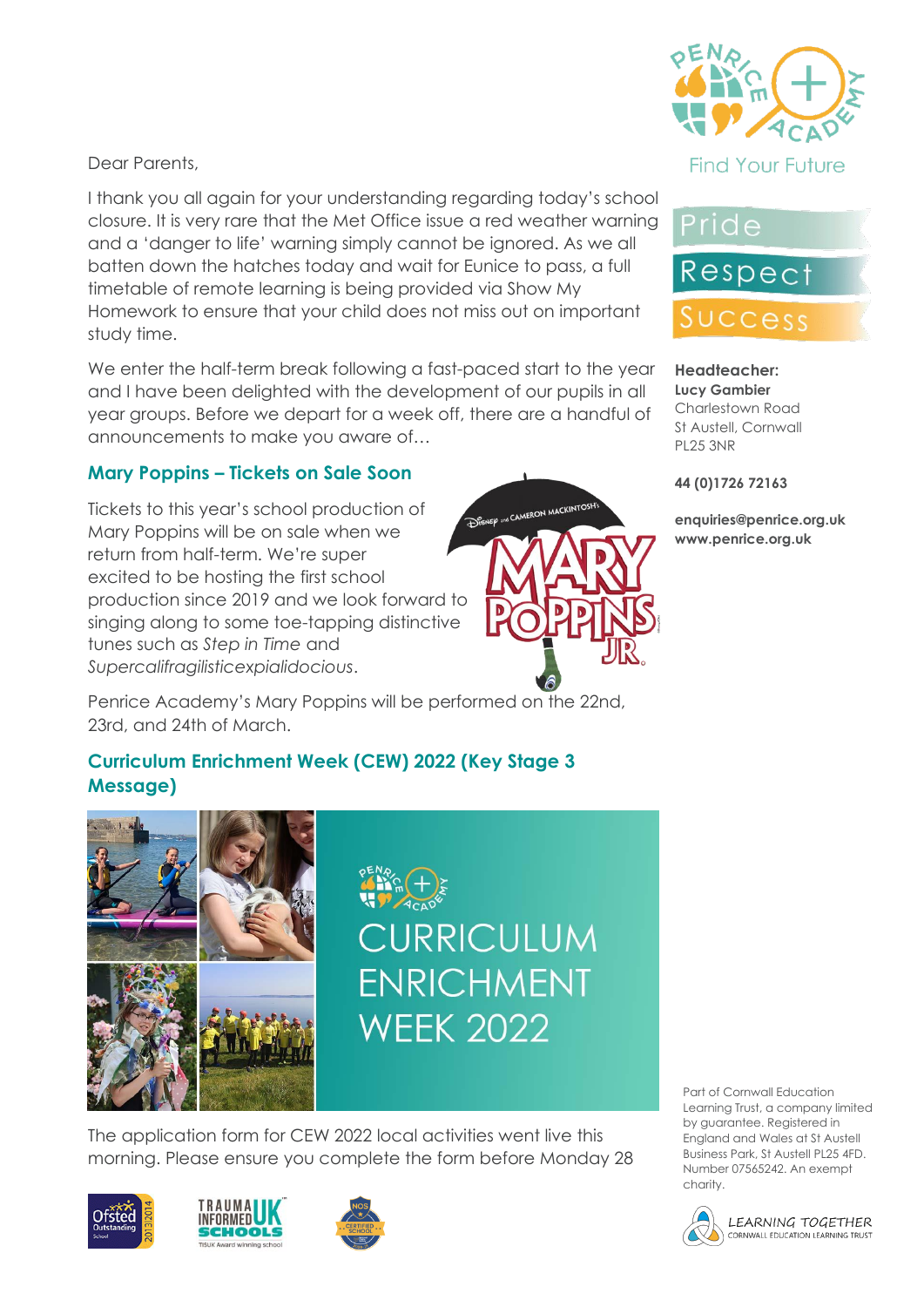

### **Expectations Reminder**

### Message from Mr Hammersley – Assistant Headteacher

At Penrice we are exceptionally proud of our students, they take real pride in their uniform and their school. It is vital that together we maintain the highest standards of uniform, behaviour and attendance in our school to enable all students and our community to have the school they deserve and feel proud of.

Therefore, ahead of the half term break, we wanted to share some reminders to ensure that all children return after half term in the correct uniform. Students will be required to be in full uniform in school, which includes entering and leaving the site.

A full link to the uniform policy can be found [here.](https://www.penriceacademy.org/uniform/)

#### **Uniform Summary**

(Any students entering the school site without correct uniform will immediately be required to change into the correct uniform)

- Blazers and ties must be worn at all times
- Full length tailored black trousers/shorts/skirt
- Full length black socks with no logos
- Black polishable shoes. (Boots are not permitted)
- School jumpers can be worn below a blazer (No other jumper, sweatshirt or hoodie)
- One ring per person and a maximum of one stud earing in each ear lobe
- Coats, hats and all other outerwear must be removed before entering any school building

#### **Behaviour Summary**

Our school values are Pride, Success, Respect. Through these, we teach, encourage and develop the skills our students need to be successful in later life.

We have a very clear behaviour policy which ensures all students feel safe and can be successful at Penrice. No student has the right to disrupt others learning, and we will not tolerate this.

The full Expectations Policy can be viewed [here.](https://www.penriceacademy.org/wp-content/uploads/2021/07/Expectations-Policy-Updated-1st-July-2021.pdf)











Part of Cornwall Education Learning Trust, a company limited by guarantee. Registered in England and Wales at St Austell Business Park, St Austell PL25 4FD. Number 07565242. An



exempt charity.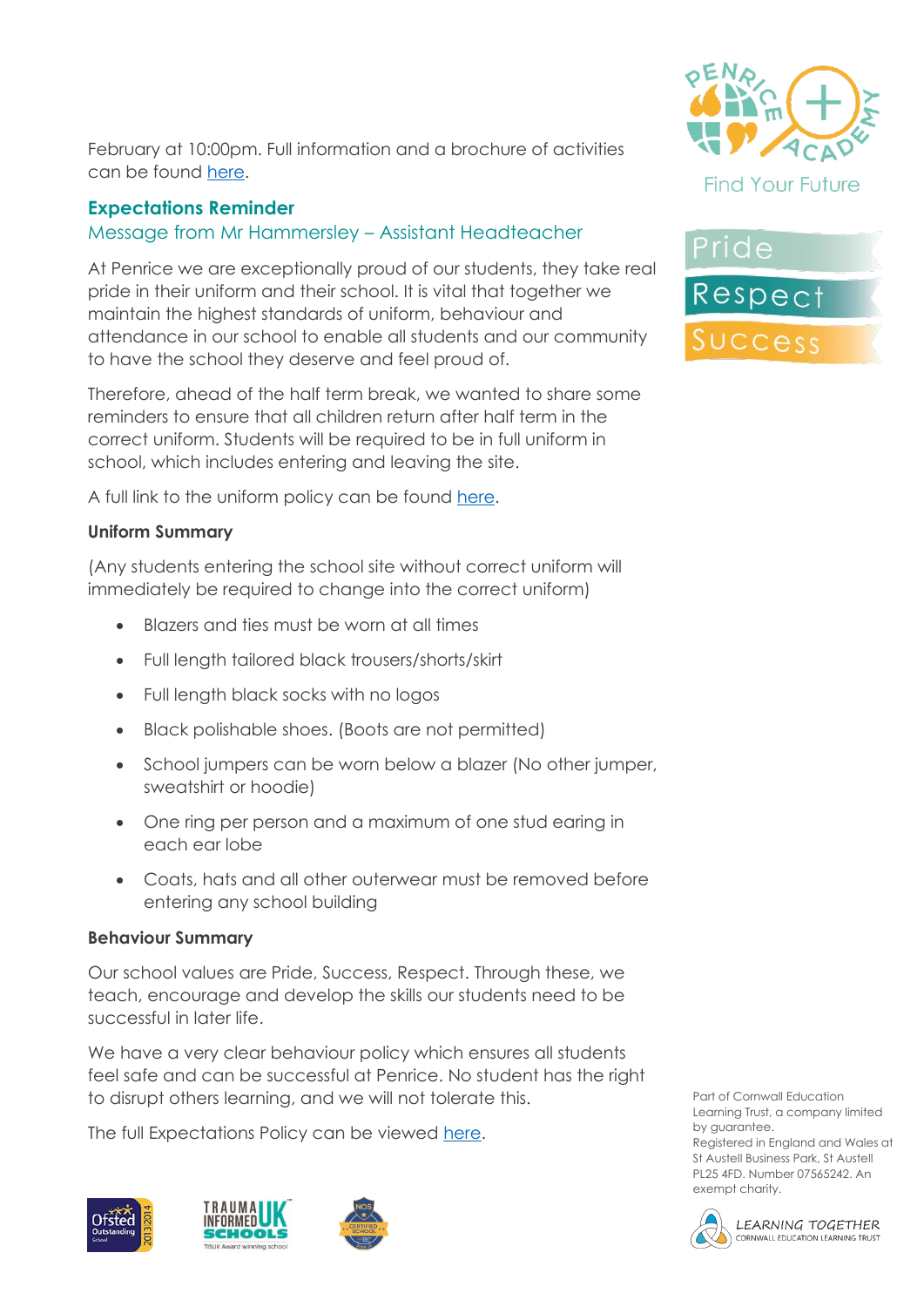

#### **Rewards**

Every student needs to feel valued and enjoys recognition when they have achieved something amazing. Your child is encouraged in every aspect of school life and will be rewarded for a wide range of reasons and in many different ways throughout the year. Merits accumulate to the prestigious 10, 25, 50 and 100 merit badges, and top merit earning forms enjoy the cinema termly. When students do something 'extra' special, teachers will also send home praise postcards.

You can see your child's Merits via Show my Homework to understand where and why they are being rewarded and recognised. Please ask regularly about the rewards your child is earning to celebrate their successes.

#### **Attendance**

The biggest factor in a student's academic success is attendance. Research shows that 10% absence reduces performance by one GCSE grade in each subject.

I cannot impress on you enough the importance of you supporting your child's attendance at school. If they tell you they are ill, please ask yourself the question 'are they unwell enough to stop them from being able to learn in class'? If not, they need to be in school. Our school First Aid Coordinator is on call to assess and support students if needed.

#### **Punctuality**

The school day starts at 8.25am. Students are expected to be in their form rooms before 8.30am when the register is taken. Each Year group has a carefully planned curriculum to support reading, character, and wider development. Please support your child to be in school, on time, every day. Students who are late will be in The Link at break times.

#### **HPV and Covid-19 Vaccinations**

Year 8 and Year 9 parents received an additional letter this week regarding the HPV vaccination which Kernow Health plan to administer on Thursday 3 March (in addition to the Covid-19 vaccinations on the same day).

The HPV vaccine protects against HPV related cancers such as cervical cancer in women, penile cancer in men and throat and neck cancers in both men and women.









Part of Cornwall Education Learning Trust, a company limited by guarantee. Registered in England and Wales at

St Austell Business Park, St Austell PL25 4FD. Number 07565242. An exempt charity.



LEARNING TOGETHER CORNWALL EDUCATION LEARNING TRUST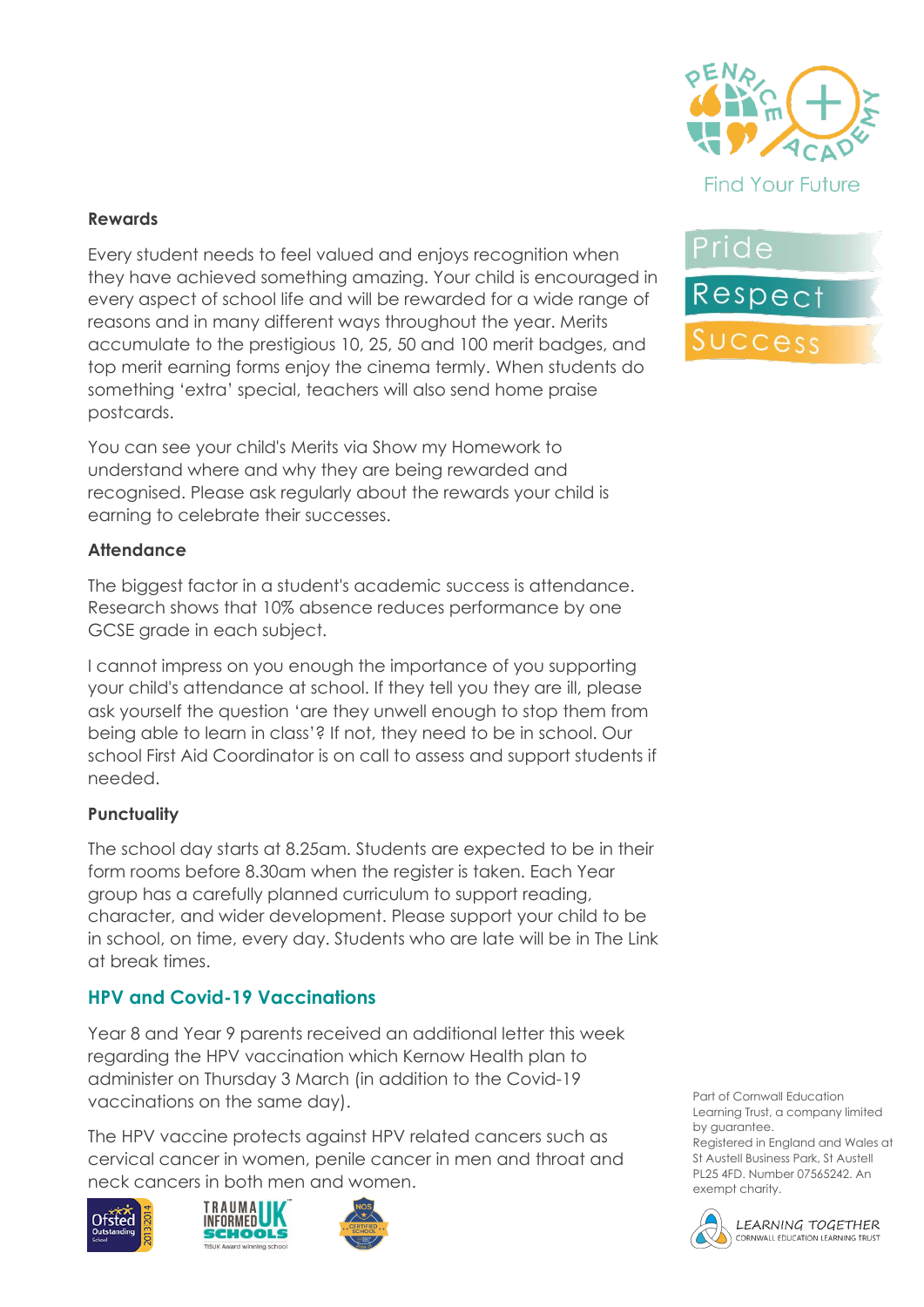Please read the letter carefully for full information and ensure you [complete the consent form](https://www.kernowimmunisations.co.uk/Forms/HPV) by noon on Monday 28 February. The school code for Penrice is EE136573.

Covid-19 vaccinations will also be taking place on Thursday 3 March, as previously communicated.

### **Exam Invigilator Vacancies**

We're on the lookout for Exam Invigilators, Readers and Scribes for our upcoming exams.

Our Exam teams are highly respected by staff and students, and they provide essential support to our examination processes.

Hours are flexible, term time only during exam periods, with the exam sessions typically running between 8.00 – 11.30am and 12.30 – 3.00pm.

Find out more and apply [here.](https://www.penriceacademy.org/vacancies/exam-invigilators-readers-and-scribes/)

# **College Open Events and Taster Days (Key Stage 4 Message)**

Bicton College – Wednesday 23 February Callywith College – Saturday 12 March Cornwall College Newquay – Monday 21 February Duchy College Rosewarne – Wednesday 23 February Duchy College Stoke Climsland – Tuesday 22 February

For full information, please visit the appropriate websites.

### **Oxford and Cambridge (Oxbridge) University Pathway Webinar - Thursday 3rd March at 7pm (Key Stage 4 Message)**

Have you ever wondered what makes Oxford and Cambridge universities so different from the rest? Have you ever wondered if they are for you? This session, delivered by experienced staff from Cornwall School of Maths and Science (CSMS), will explore these questions and hopefully debunk some persistent myths about applying to and studying at Oxford and Cambridge universities.

If your child is a high achieving student, hoping to get 8s and 9s in the majority of their GCSEs, they should join CSMS virtually on Thursday 3rd March and find out more.

Register online at [www.csms.co.uk/outreach-events/](http://www.csms.co.uk/outreach-events/)

### **Virtual Year 11 Exam Preparation Evening (Key Stage 4 Message)**

The Virtual Year 11 Exam Preparation Evening went live on the website at 5:30pm last night. This is an important event for both











Part of Cornwall Education Learning Trust, a company limited by guarantee.

Registered in England and Wales at St Austell Business Park, St Austell PL25 4FD. Number 07565242. An exempt charity.